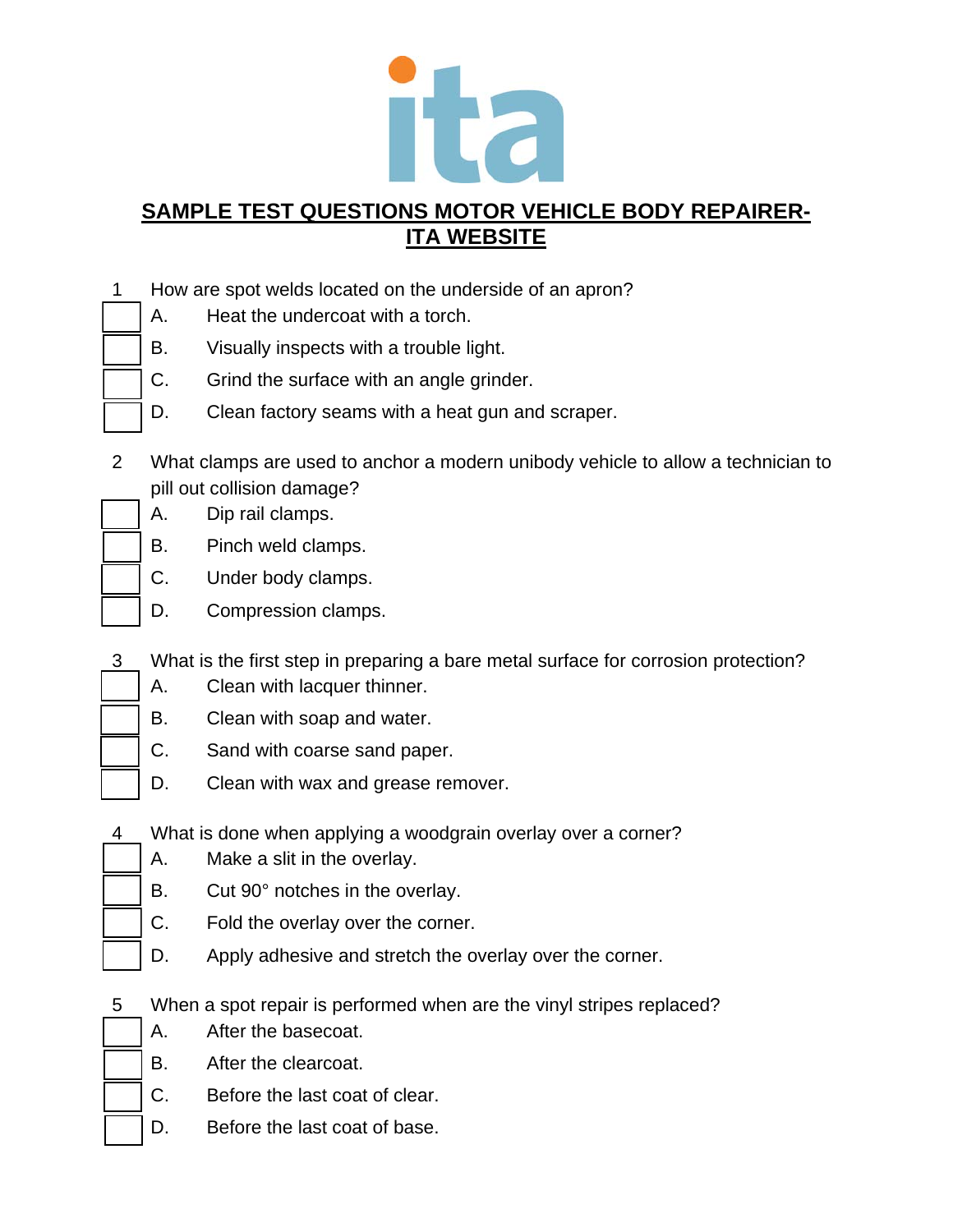

- 6 When are moulding and emblem holes drilled?
	- A. After painting.
	- B. Before priming and painting.
	- C. Before installing the new panel.
	- D. After priming and before painting.
- 7 What is done to prepare the surface before applying a woodgrain overlay?
	- A. Wax or glaze.
	- B. Spray with trim adhesive.
	- C. Sand with a fine grit sandpaper.
	- D. Wash with a paint softening solvent.
- 8 What is affected by sway damage to the front fender apron of a unitized car body?
	- A. Toe-in.
	- B. Caster.
	- C. Camber.
	- D. Dynamic balance.
- 9 Which type of damage is found away from the initial impact area?
	- A. Direct.
	- B. Indirect.
	- C. Previous.
	- D. Secondary.
- 10 Which component is aligned first when repairing a vehicle with severe side or rear collision damage?
	- A. Front door.
	- B. Rear door.
	- C. Front door window.
	- D. Rear door window.
-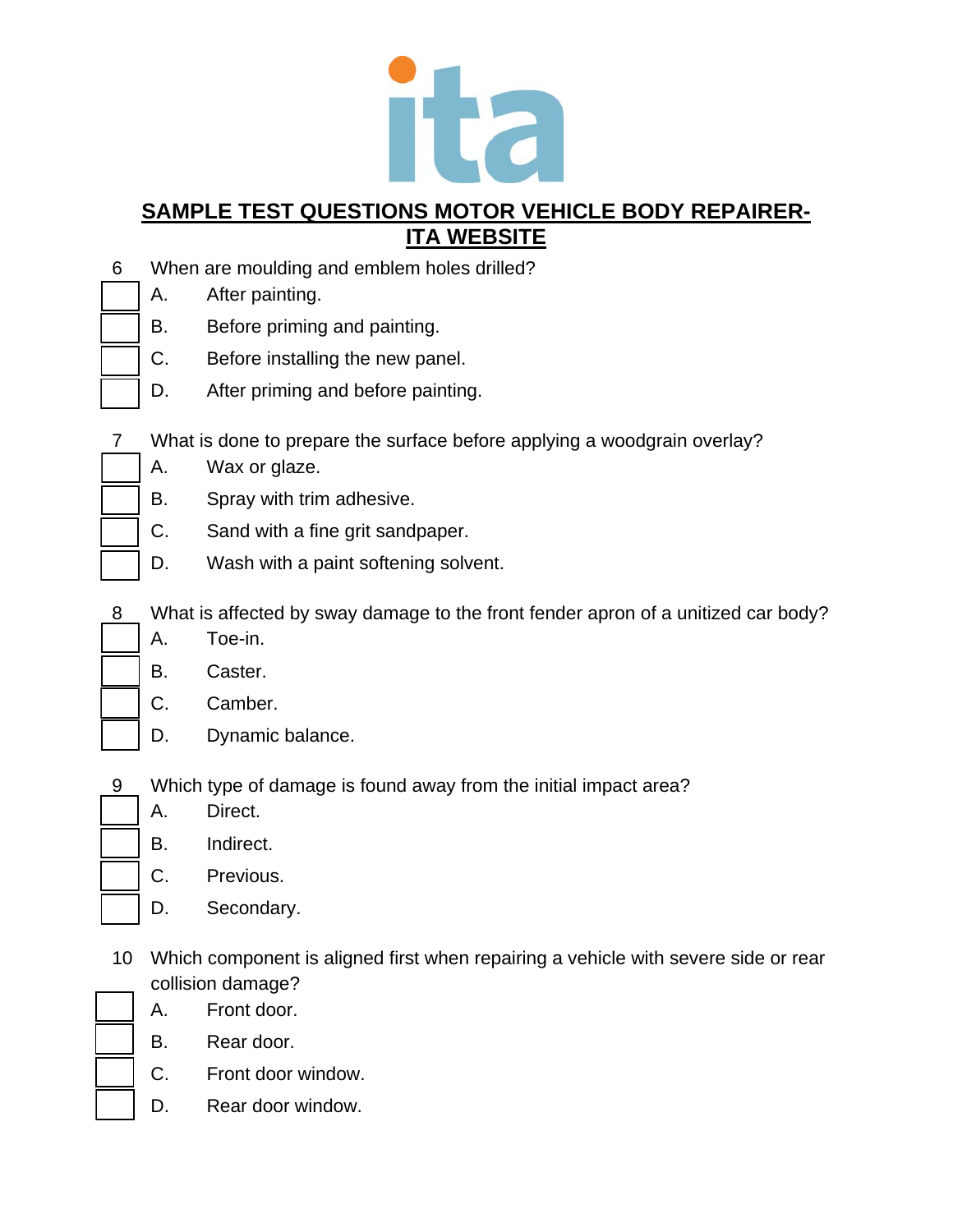

- 11 Which misalignment condition is corrected first on a unibody vehicle?
	- A. Sag.
	- B. Mash.
		- C. Diamond.
	- D. Sidesway.
- 12 Which type of damage is caused by loose objects as they move about during a collision?
	- A. Mass.
		- B. Primary.
	- C. Centrifugal.
	- D. Secondary.
- 13 What is the result of overheating a frame rail when removing sharp buckles?
- 
- A. Softening of the metal. B. Cracking of the metal.
	- C. Sagging of the metal.
	- D. Annealing of the metal.
- 14 What term describes the ability to stretch metal material and have metal material return to it's original shape?
	- A. Elastic deformation.
	- B. Tensile strength.
	- C. Work hardening.
	- D. Yield strength.
- 15 What is done when a high strength steel rocker panel is severely buckled or torn?
	- A. The entire panel is replaced.
	- B. The damaged area is replaced.
	- C. The damaged area is repaired without heat.
	- D. The damaged area is hammered and MIG welded.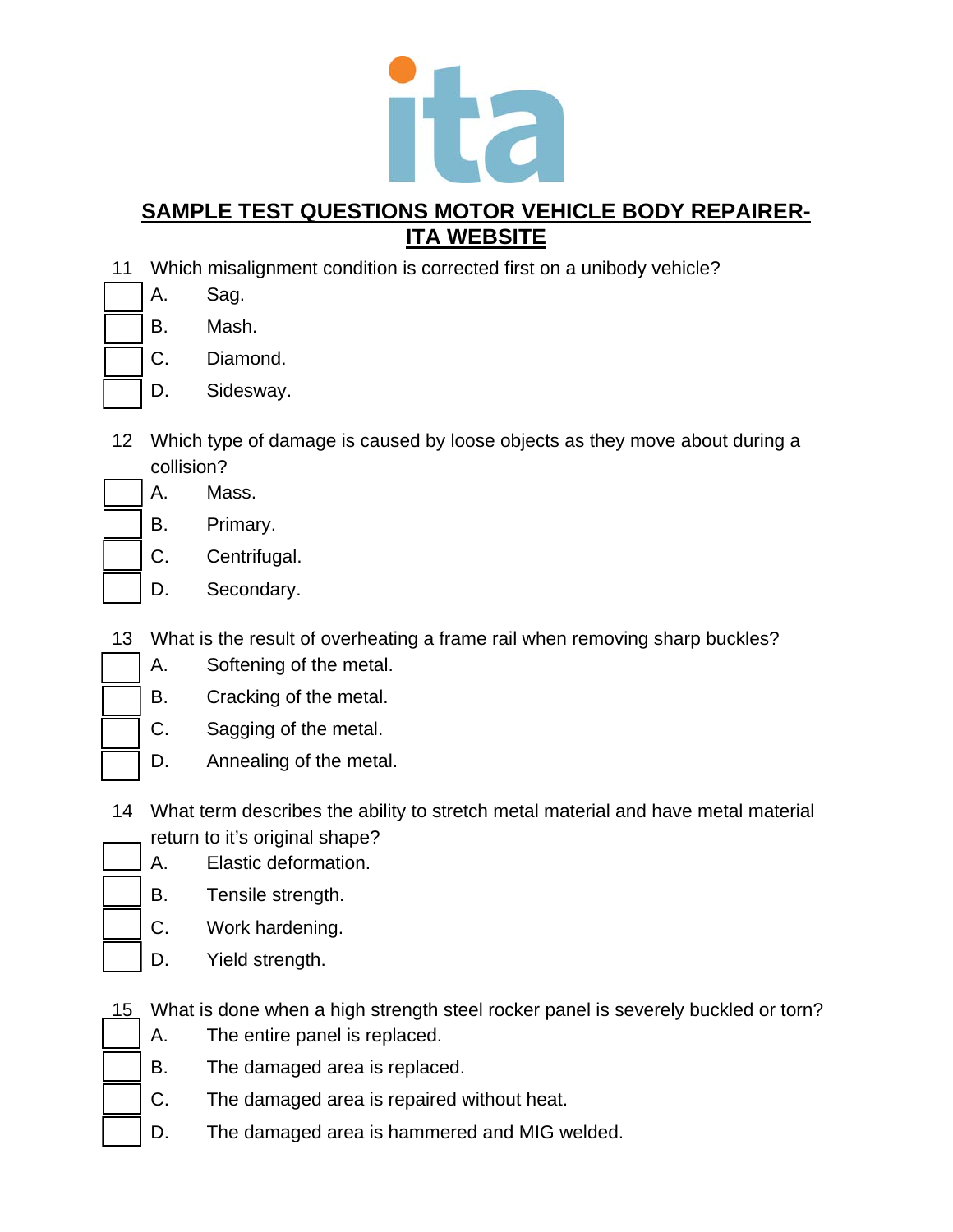

- 16 What information must be known before setting up a unibody vehicle on a frame machine?
	- A. Gross vehicle weight.
		- B. Ride height of vehicle.
		- C. Type of vehicle suspension.
		- D. Reference measurement points.
- 17 What is used to determine shortness on one side of a frame?
	- A. Camber gauge.
		- B. Cross measurements.
		- C. Datum line specifications.
		- D. Comparison measurements.
- 18 Which tool is used to make accurate diagonal measurements on a frame where obstructions occur?
	- A. Tram gauge.
		- B. Datum gauge.
		- C. Tape measure.
		- D. Centering gauge.
- 19 Why is fiberglass body filler used over areas where welding has been performed?
	- A. It enhances the structural integrity of the vehicle.
- B. It does not absorb moisture.
	- C. It is easier to sand than body filler.
	- D. It hides poorly welded joints and plugs.
- 20 What colour should the shrinking area of a panel be before the quenching takes place?
	- A. Black.
	- B. Dull red.
	- C. Cherry red.
	- D. Salmon pink.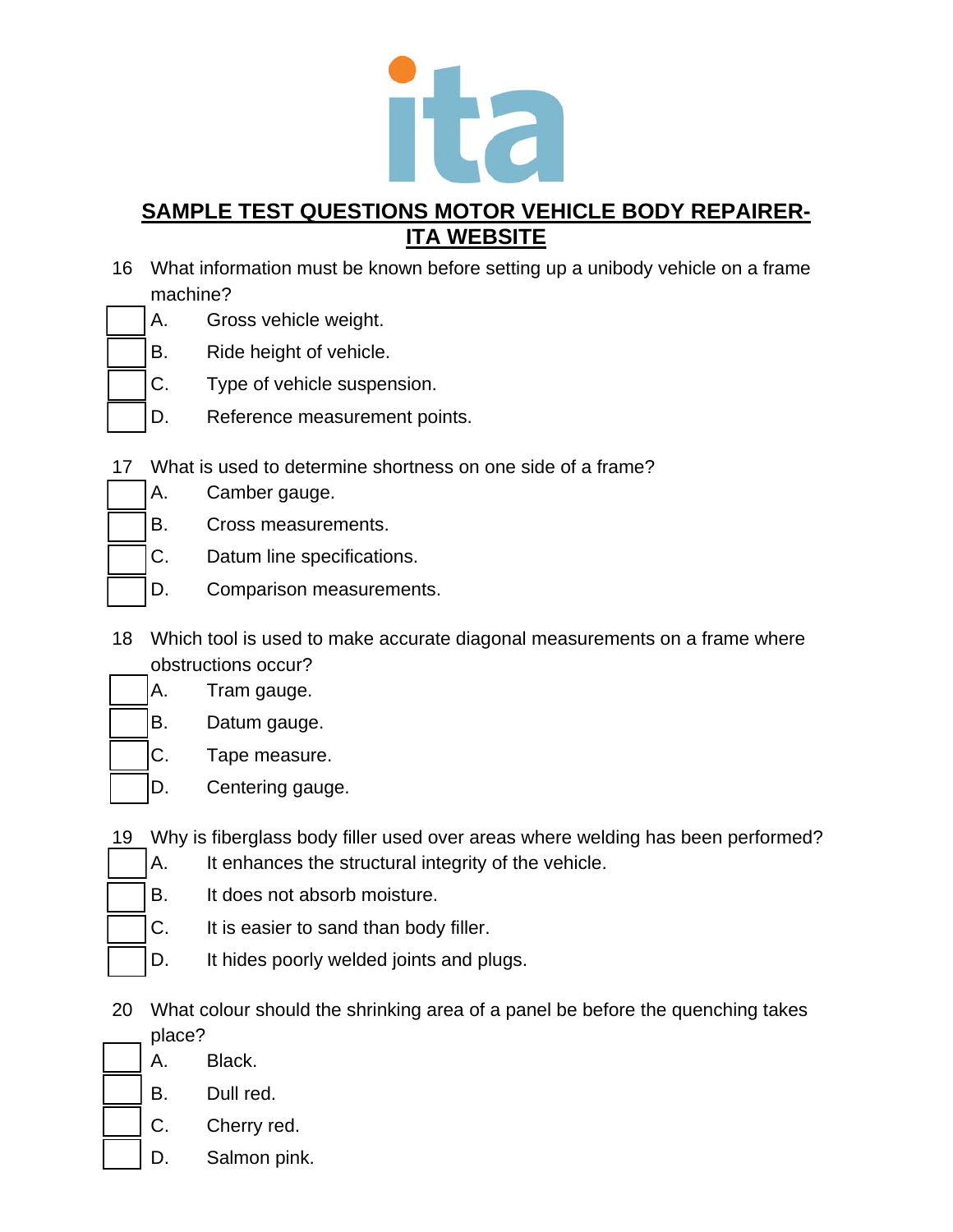

- 21 How is strength increased without adding weight to a body panel?
	- A. Stressing the metal.
	- B. Crowning and ridging.
		- C. Using inner panel construction.
		- D. Using aluminium reinforcements.
- 22 What is used to repair minor cracks and tears in thermosetting plastic components?
	- A. Plastic welder.
		- B. Polyester putty.
		- C. Filler adhesives.
		- D. Structural bonding tape.
- 23 What will happen when body filler is applied to a pop-riveted seam?
	- A. The filler will not stick to the pop-rivets.
	- B. The filler will crack due to panel flexing.
	- C. The rivets will corrode due to incompatibility with the filler.
	- D. The filler will pop due to the rivets expanding more than the surrounding metal.
- 24 What must be avoided when using a disc grinder on a low crowned panel?
	- A. Warping the work surface.
	- B. Overheating the backing pad.
	- C. Excessive wear to the sander disc.
	- D. Melting the paint and clogging the disc.
- 25 How is body filler mixed to ensure proper catalyzation?
	- A. Shake hardener and filler in small container.
	- B. Mix filler and hardener on cardboard mixing board.
	- C. Fold coloured hardener and filler together until uniform in colour.
	- D. Stir coloured hardener and filler together until uniform in colour.